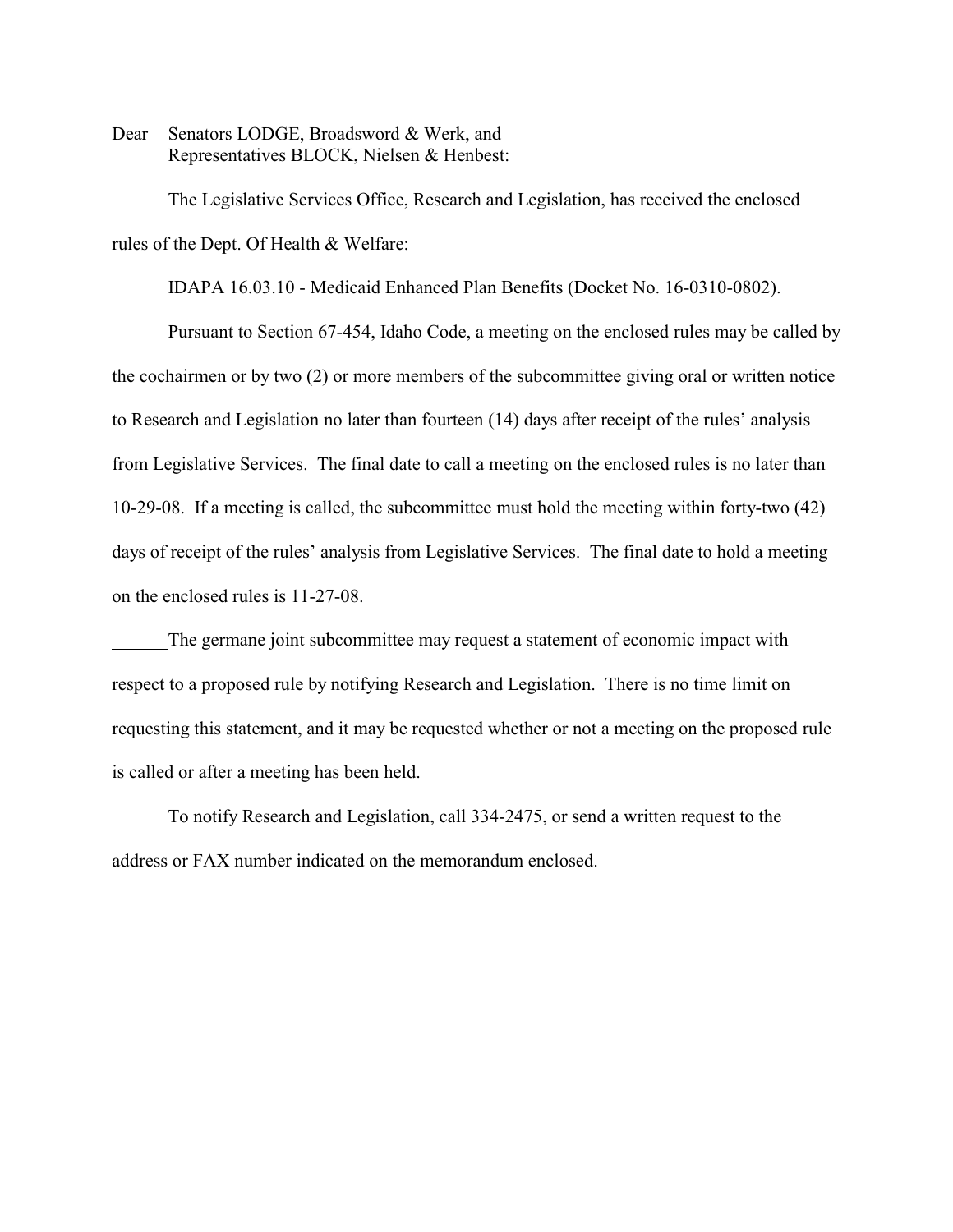# **MEMORANDUM**

| TO:             | Rules Review Subcommittee of the Senate Health & Welfare Committee and the<br>House Health & Welfare Committee              |
|-----------------|-----------------------------------------------------------------------------------------------------------------------------|
| <b>FROM:</b>    | Research & Legislation Staff - Paige Alan Parker                                                                            |
| <b>DATE:</b>    | October 9, 2008                                                                                                             |
| <b>SUBJECT:</b> | Department of Health and Welfare - IDAPA 16.03.10 - Medicaid Enhanced Plan<br>Benefits (Docket No. 16-0310-0802) (Proposed) |

This temporary and proposed rule docket 16-0310-0802 (hereinafter "proposed rule") represents the Department of Health and Welfare's amendments to chapter 16.03.10 dealing with Medicaid enhanced plan benefits.

According to the Department, the proposed rule is authorized pursuant to sections 56-102, 56-135 and 56-202(b), Idaho Code.

Section 56-102, Idaho Code, lists the principles that are to apply to the reimbursement of freestanding skilled care and hospital-based skilled care facilities. Payments to facilities must be through a prospective cost-based system which includes facility-specific case mix adjustments, the details of which are to be set forth in rules based on negotiations between the Department and state associations representing freestanding skilled care facilities and hospital-based skilled care facilities. Section 56-102(1). Section 5-135, Idaho Code, grants the Department's director the authority to promulgate administrative rules as are necessary to carry out the policies and purposes of chapter 1, title 56, Idaho Code, dealing with payment for skilled and intermediate services. Section 56-202(b), Idaho Code, provides the Department with general and broad rulemaking authority.

According to the Department this rule chapter is being amended to: clarify how reimbursement rates for nursing facilities are calculated so that providers can effectively manage their facilities; remove specific dates to refer to the rate base year; and clarify the factors for determining a distressed facility to provide for an annual review, prospective application and facility-by-facility determination.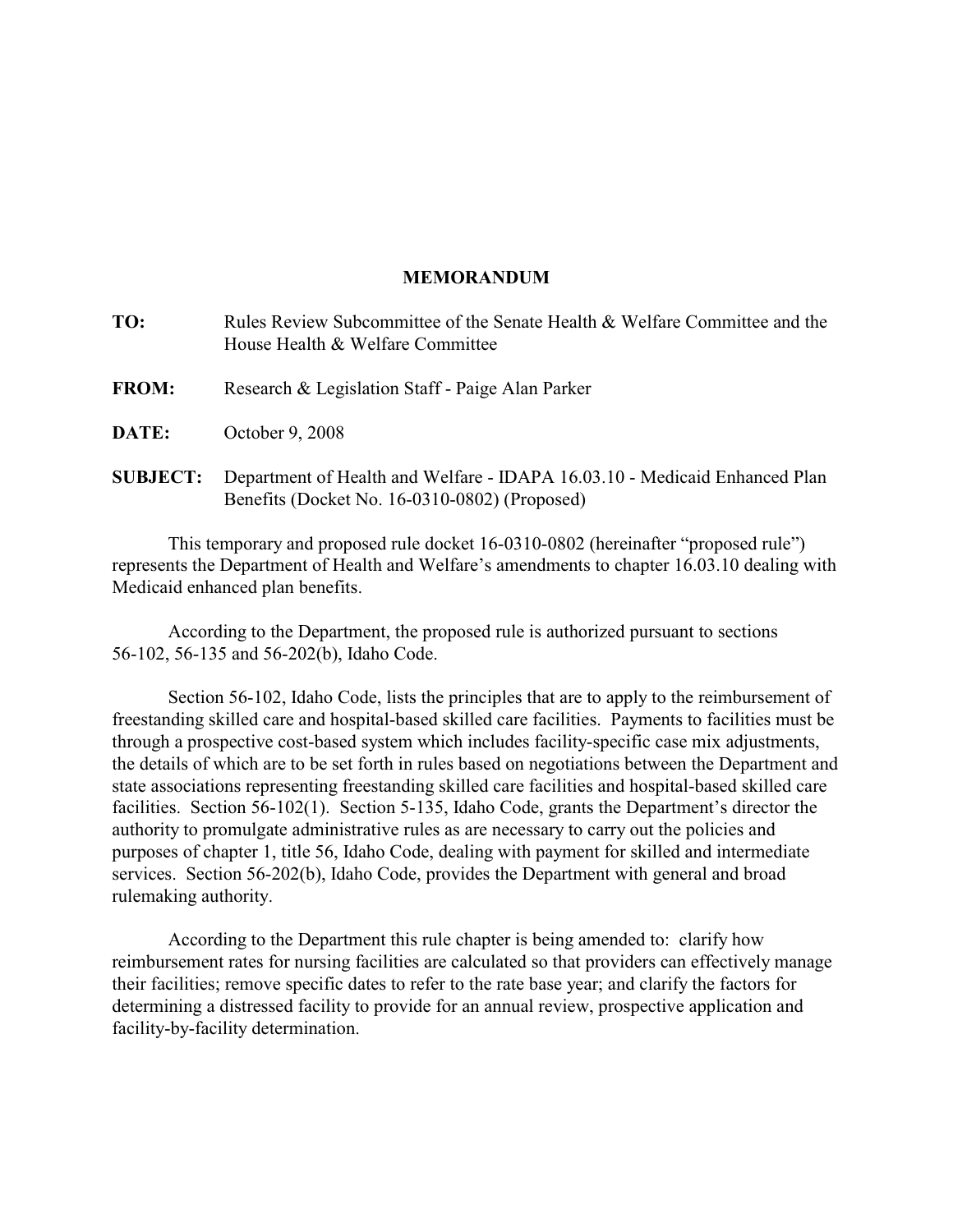According to the Department, no fee or charge is imposed by the proposed rule. The Department states that there is no anticipated fiscal impact to the state General Fund as a result of this rule. According to the Department, negotiated rulemaking was conducted with Medicaid providers, the Idaho Health Care Association, Medicaid staff and other stakeholders.

 A public hearing is scheduled in Boise on October 8, 2008. All written comments must be directed and delivered to the Department's specified representative on or before October 22, 2008.

# **ANALYSIS**

The proposed rule provides that the prospective nursing facility rates are recalculated annually with quarterly adjustments for case mix. Section 257. The proposed rule clarifies that the "rate year" for nursing facility is the one year period from July 1 through June 30. Section 258. With regard to limitations on increase of cost limits, the proposed rule provides that increases in the direct and indirect cost limits are to be determined by the limitations calculated in the most recent base year, indexed forward each year from the midpoint of the base year to the midpoint of the rate year by the inflation factor plus two percent. The maximum rate of growth on the cost limits and the minimum cost limitation will be examined periodically by the oversight committee to determine which factors to use in the calculation of the limitations effective in the new base year and forward. Section 258.04.

The Department may negotiate a reimbursement rate different than the rate then in effect for a nursing facility where a change of ownership of an existing facility results in new providers, if the Department determines that such a facility is operationally or financially unstable. Section 261. The Department may also negotiate a reimbursement rate different than the rate then in effect if the Department determines that a facility is located in an under-served area or addresses an under-served need. Under the proposed rule, such a facility no longer need be operationally or financially unstable. Section 263.01.

The proposed rule provides a new list of discretionary factors to be used to determine if a higher rate is required for a nursing facility located in an under-served area or meets an underserved need. Section 263.02. These factors are:

1. The exercise of prudent spending and cost allocation practices (as evidenced by the Department's thorough and comprehensive review of the facility's accounts); 2. For causes beyond the facility's reasonable control, the facility has persuaded the Department that it cannot cover its costs of care, hire qualified staff and otherwise operate effectively and efficiently despite its conscientious and diligent attempts to do so; 3. For facilities that receive special rates for certain difficulty-of-care patients, the same cost of care used to determine those special rates will not be applied toward a determination of distressed facility status (because the special rate meets that need); 4. The determination of whether the distressed facility's distress stems from patient reimbursed care costs or from expenses unrelated to patient care costs; and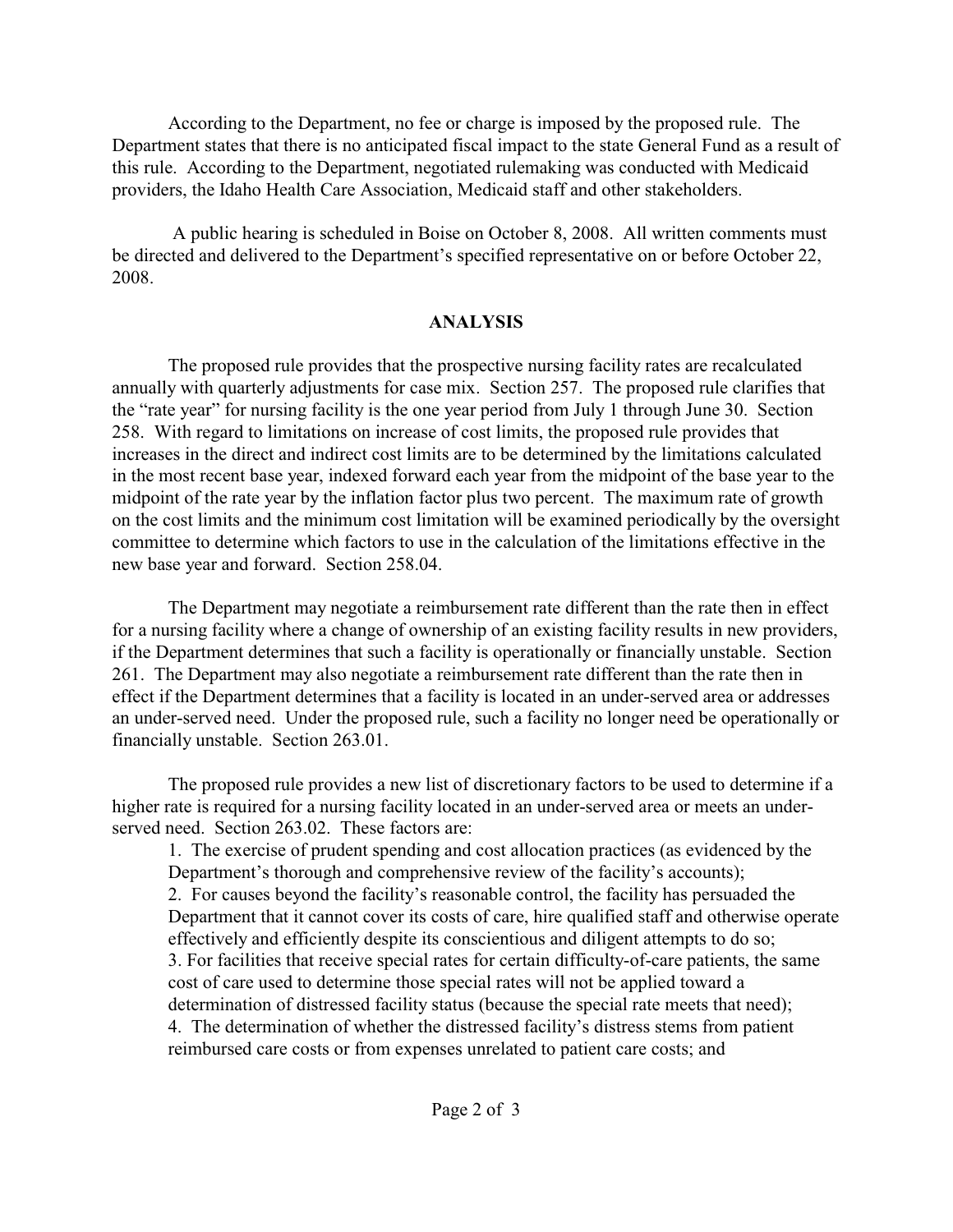5. A limit on distressed facility payments at the lower of its actual costs or customary charge to private-pay patients, as required by federal law, subject to the exceptions in federal law.

Distressed facility payments are presumed to be short-term in nature and must be requested and re-justified for each subsequent fiscal year. Section 263.03. Distressed facility status will not be applied to retroactive rate years. Section 263.04. Multiple facilities under common ownership must independently establish distress on their own merits. Section 263.05.

The proposed rule deletes the formulas to be used by the director appointed oversight committee to examine the inflation factors used to inflate costs forward for rate setting, to limit the growth in the cost component limitations and to determine the minimum cost component limitations. Section 271.

# **SUMMARY**

A number of technical issues are noted in the above analysis. However, the Department's proposed rule appears to be authorized under sections 56-102, 56-135 and 56-202(b), Idaho Code.

cc: Department of Health and Welfare Eric Anderson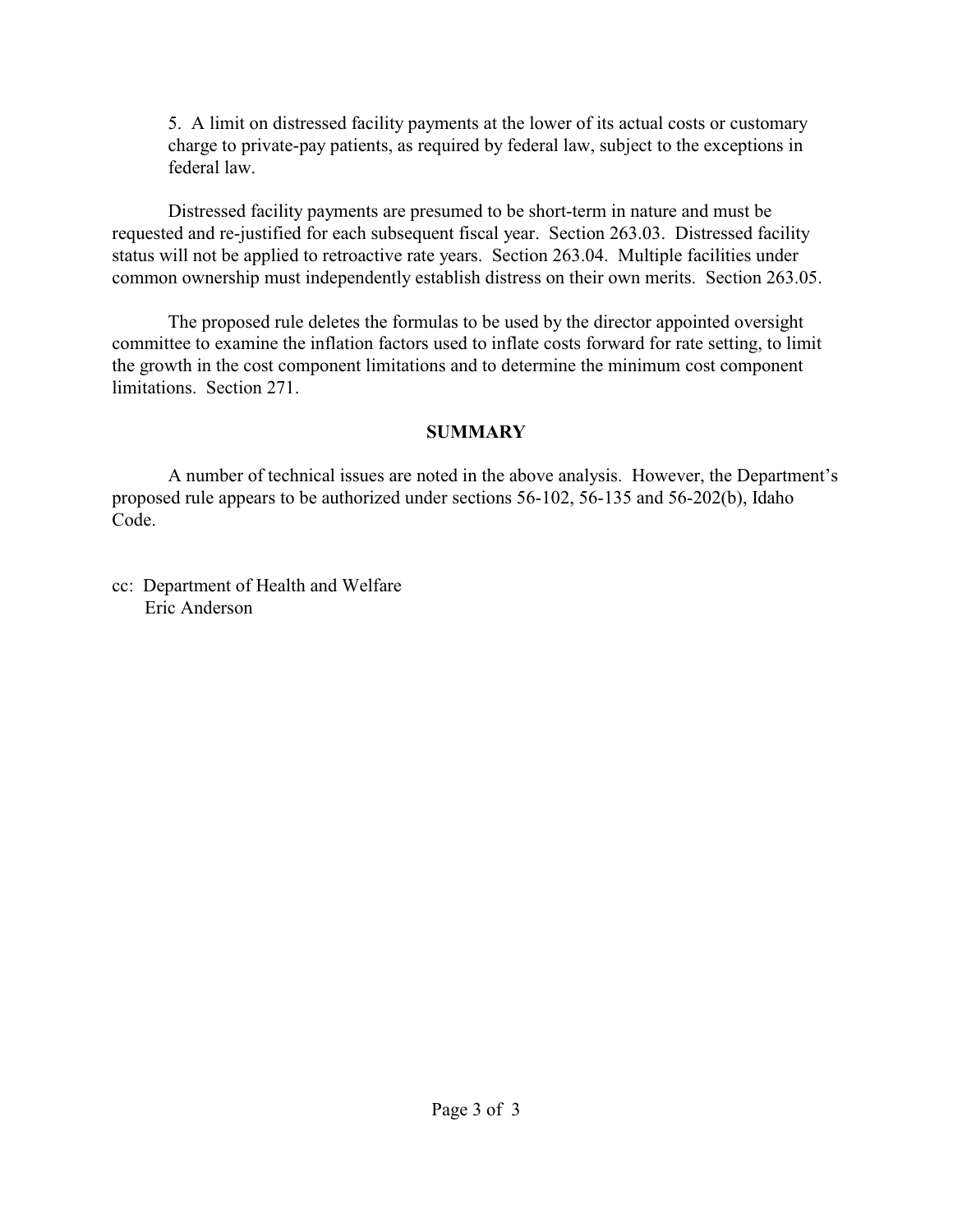# **IDAPA 16 - DEPARTMENT OF HEALTH AND WELFARE**

# **16.03.10 - MEDICAID ENHANCED PLAN BENEFITS**

#### **DOCKET NO. 16-0310-0802**

# **NOTICE OF RULEMAKING - PROPOSED RULE**

**AUTHORITY:** In compliance with Section 67-5221(1), Idaho Code, notice is hereby given that this agency has initiated proposed rulemaking procedures. The action is authorized pursuant to Sections 56-102, 56-135, and 56- 202(b), Idaho Code.

**PUBLIC HEARING SCHEDULE:** A public hearing concerning this rulemaking will be held as follows:

# **WEDNESDAY - OCTOBER 8, 2008 - 2:00 pm**

#### **DEPARTMENT OF HEALTH & WELFARE Medicaid Office - Conference Room D-East 3232 Elder Street, Boise, ID**

The hearing site will be accessible to persons with disabilities. Requests for accommodation must be made not later than five  $(5)$  days prior to the hearing, to the agency address below.

**DESCRIPTIVE SUMMARY:** The following is a nontechnical explanation of the substance and purpose of the proposed rulemaking:

These rules are being amended to clarify how reimbursement rates for nursing facilities are calculated so that providers can effectively manage their facilities. Language regarding specific dates are being removed to refer to the rate base year. The factors for determining a distressed facility are being clarified to provide for an annual review, prospective application, and a determination on a facility-by-facility basis.

**FEE SUMMARY:** The following is a specific description of the fee or charge imposed or increased: N/A

**FISCAL IMPACT:** The following is a specific description, if applicable, of any fiscal impact on the state general fund greater than ten thousand dollars (\$10,000) during the fiscal year.

This rulemaking has no anticipated fiscal impact to the state general fund.

**NEGOTIATED RULEMAKING:** Pursuant to 67-5220(1), Idaho Code, negotiated rulemaking was conducted with Medicaid providers, Idaho Health Care Association, Medicaid staff, and other stakeholders.

**ASSISTANCE ON TECHNICAL QUESTIONS, SUBMISSION OF WRITTEN COMMENTS:** For assistance on technical questions concerning the proposed rule, contact Eric Anderson at (208) 364-1918.

Anyone may submit written comments regarding this proposed rulemaking. All written comments must be directed to the undersigned and must be delivered on or before October 22, 2008.

DATED this 18th day of August, 2008.

Tamara Prisock DHW - Administrative Procedures Section 450 W. State - 10th Floor P.O. Box 83720 Boise, ID 83720-0036 (208) 334-5564 phone (208) 334-6558 fax <dhwrules@dhw.idaho.gov>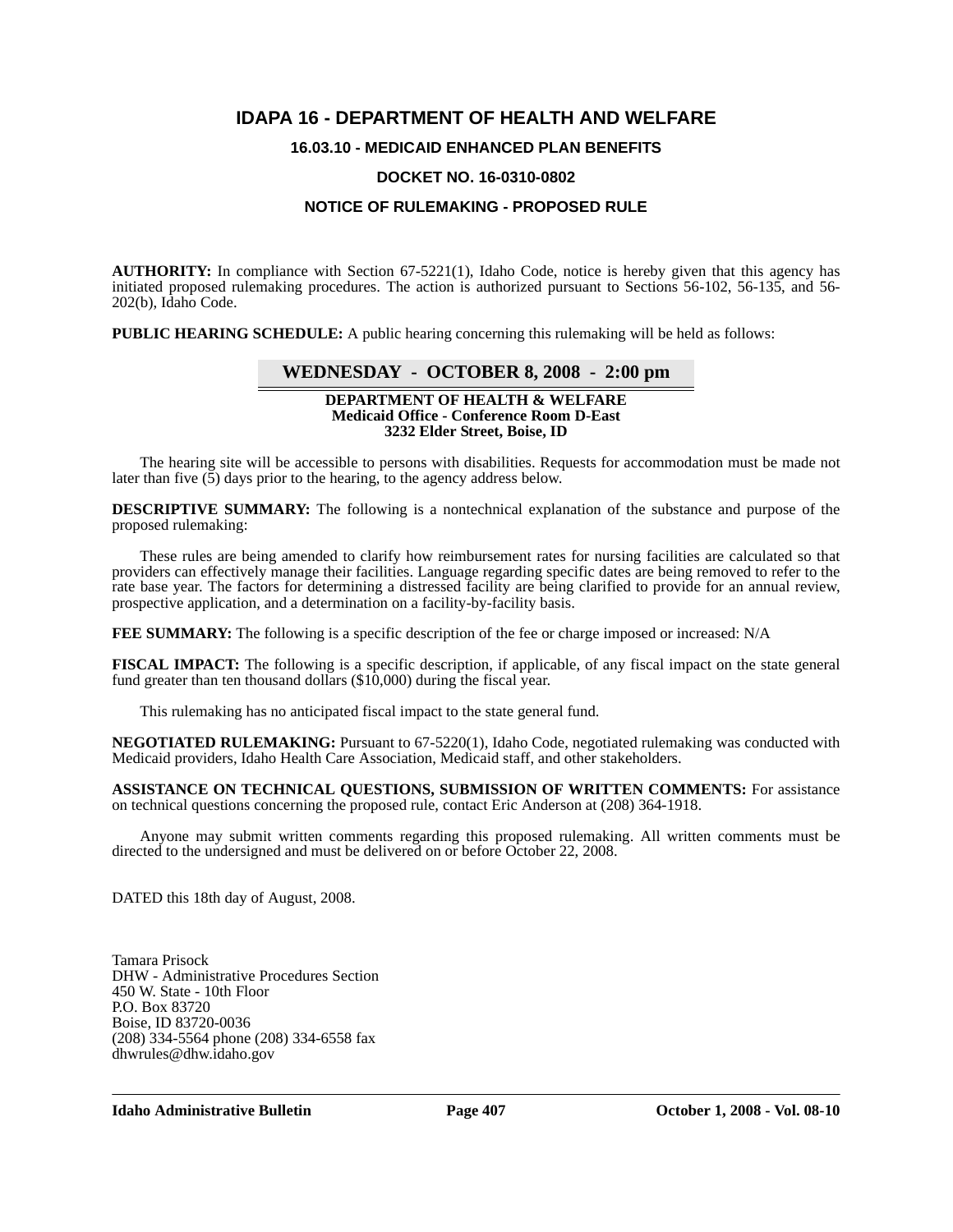# **THE FOLLOWING IS THE TEXT OF DOCKET 16-0310-0802**

## **257. NURSING FACILITY - DEVELOPMENT OF THE RATE.**

Nursing facility rates are prospective, with new rates effective July 1st of each year, and *rebased* are recalculated annually with quarterly adjustments for case mix. The rate for a nursing facility is the sum of the cost components described in Subsection 257.04 through 257.09 of *these* this rules. In no case will the rate be set higher than the charge for like services to private pay patients in effect for the period for which payment is made as computed by the lower of costs or customary charges. lower of costs or customary charges.

**01. Applicable Case Mix Index (CMI)**. The Medicaid CMI used in establishing each facility's rate is calculated based on the most recent assessment for each Medicaid resident in the nursing facility on the first day of the month of the preceding quarter (for example, assessments as of April 1are used to establish the CMI needed to establish rates for the quarter beginning July 1st). Facility-wide CMI is calculated based on the most recent assessment for all residents in the nursing facility. The CMI is recalculated quarterly and each nursing facility's rate is adjusted accordingly. A facility-wide CMI is also established each year by averaging four (4) calendar quarter CMIs for the cost reporting period from historical data to represent each fiscal quarter in the cost reporting period (for example, an October 1 CMI would represent the fiscal quarter ended September 30th). (3-19-07)

**02. Applicable Cost Data**. The cost data used in establishing the cost components of the rate calculation are from the audited or unaudited cost report which ended during the previous calendar year (for example, cost reports ending during the period from January 1, 1998 - December 31, 1998 are used in setting rates effective July 1, 1999). The draft audit of a cost report submitted by a facility will be issued by the Department no later than five (5) months after the date all information required for completion of the audit is filed with the Department.

(3-19-07)

**03. Interim Rates**. Nursing facilities with unaudited cost reports are given an interim rate established by the Department until a rate is calculated based on an audited cost report. When audited data are available, a retroactive adjustment to the payment rate is made through the calculation of the finalized rate. (3-19-07)

**04. Direct Care Cost Component**. The direct care cost component of a nursing facility's rate is determined as follows: (3-19-07)

**a.** The direct care per diem cost limit applicable to the rate period for a nursing facility type (freestanding and urban hospital-based nursing facility or rural hospital-based nursing facility) is identified. The identified direct care cost limit is divided by the statewide average CMI for the cost reporting period, and then multiplied by the nursing facility's facility-wide CMI for the cost reporting period to derive the adjusted direct care per diem cost limit. (3-19-07)

**b.** The adjusted direct care per diem cost limit is compared to the nursing facility's inflated direct care per diem costs. The lower of the two (2) amounts is then case mix adjusted. (3-19-07)

i. If the adjusted direct care per diem cost limit is lower, the adjusted limit is divided by the nursing facility's facility-wide CMI for the cost reporting period, and then multiplied by the nursing facility's most recent quarterly Medicaid CMI for the rate period to arrive at the direct care cost component.

ii. If the inflated direct care per diem costs are lower, these costs, minus raw food and Medicaid related ancillary costs, are divided by the nursing facility's facility-wide CMI for the cost reporting period, then multiplied by the nursing facility's most recent quarterly Medicaid CMI for the rate period. Raw food and Medicaid related ancillary costs are then added back to arrive at the direct care cost component. (3-19-07)

**05. Indirect Care Cost Component**. The indirect care cost component of a facility's rate is the lesser of the facility's inflated indirect care per diem costs, or the indirect per diem cost limit for that type of provider -- free-<br>standing and urban hospital-based nursing facilities, or rural hospital-based nursing faciliti standing and urban hospital-based nursing facilities, or rural hospital-based nursing facilities.

**06.** Efficiency Incentive. The efficiency incentive is available to those providers, both free-standing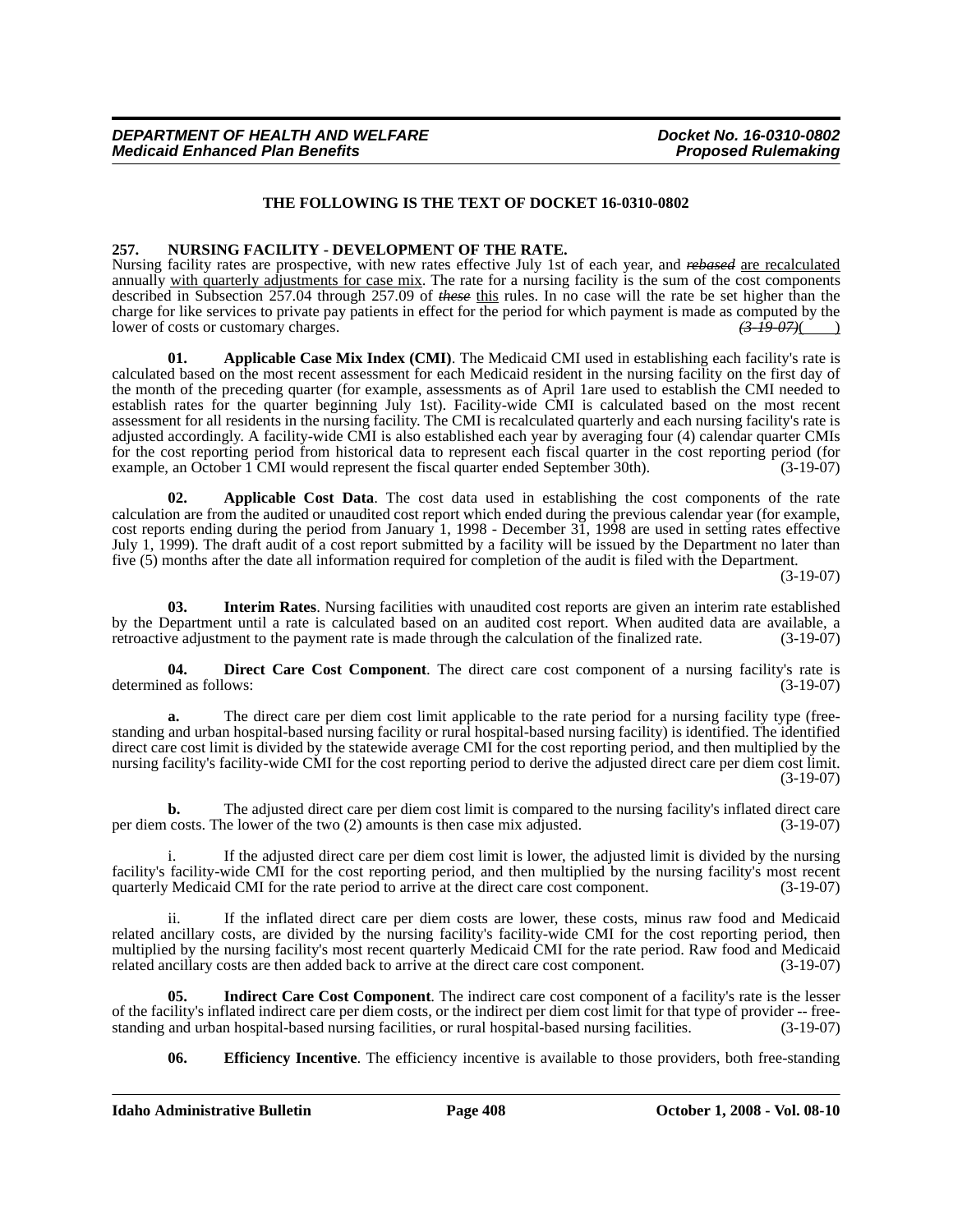# *DEPARTMENT OF HEALTH AND WELFARE Docket No. 16-0310-0802 Medicaid Enhanced Plan Benefits*

and hospital-based, which have inflated per diem indirect care costs less than the indirect per diem cost limit for that type of provider. The efficiency incentive is calculated by multiplying the difference between the per diem indirect cost limit and the facility's inflated per diem indirect care costs by seventy percent (70%). There is no incentive available to those facilities with per diem costs in excess of the indirect care cost limit, or to any facility based on the direct care cost component. (3-19-07)

**07.** Costs Exempt From Limitation. Costs exempt from cost limits are property taxes, property e. utilities and costs related to new legal mandates as defined in Section 264 of these rules. (3-19-07) insurance, utilities and costs related to new legal mandates as defined in Section 264 of these rules.

**Property Reimbursement**. The property reimbursement component is calculated in accordance with Section 275 and Subsection 240.19 of these rules. (3-19-07)

**09. Revenue Offset**. Revenues from products or services provided to nonpatients will be offset from the corresponding rate component(s) as described in Section 257 of these rules. (3-19-07)

## **258. NURSING FACILITY - COST LIMITS BASED ON COST REPORT.**

*Effective July 1, 1999, and e*Each July 1st *thereafter,* cost limitations will be established for nursing facilities based on the most recent audited cost report with an end date of June 30th of the previous year or before. Calculated limitations will be effective for a one (1) year period, from July 1 through June 30th of each year, which is the rate year.<br>  $\frac{(3+19-07)}{(3-19-07)}$ 

**01. Percentage Above Bed-Weighted Median**. Prior to establishing the first "shadow rates" at July 1, 1999, the estimated Medicaid payments under the previous retrospective system for the year period from July 1, 1999, through June 30, 2000, will be calculated. This amount will then be used to model the estimated payments under the case mix system set forth in Sections 255 through 257 of these rules. The percentages above the bedweighted median, for direct and indirect costs, will be established at a level that approximates the same amount of Medicaid expenditures as would have been produced by the retrospective system. The percentages will also be established to approximate the same distribution of total Medicaid dollars between the hospital-based and freestanding nursing facilities as existed under the retrospective system. Once the percentage is established, it will be used to calculate the limit by multiplying the bed-weighted median per diem direct cost times the calculated percentage for that class of provider. There will be a direct and indirect percentage that is applied to freestanding and urban hospital-based nursing facilities, and a higher direct and indirect percentage that is applied to rural hospitalbased nursing facilities. Once established, these percentages will remain in effect for future rate setting periods.

(3-19-07)

**02. Direct Cost Limits**. The direct cost limitation will be calculated by indexing the selected cost data forward by the inflation adjustment from the midpoint of the cost report period to the midpoint of the period for which the limit will be applicable. The indexed per diem costs will then be normalized and arrayed from high to low, with freestanding and hospital-based nursing facilities included in the same array, and the bed-weighted median will<br>(3-19-07) (3-19-07) be computed.

**03. Indirect Cost Limits**. The indirect cost limitation will be calculated by indexing the selected cost data forward by the inflation adjustment from the midpoint of the cost report period to the midpoint of the period for which the limit will be applicable. The indexed per diem costs will then be arrayed, with freestanding and hospitalbased nursing facilities included in the same array, and the bed-weighted median will be computed. (3-19-07)

**04. Limitation on Increase or Decrease of Cost Limits**. Increases in the direct and indirect cost limits will be determined by the limitations calculated *effective July 1, 1999* in the most recent base year, indexed forward each year from the midpoint of the base year to the midpoint of the rate year by the inflation factor plus two percent (2%) per annum. *Furthermore, t*The calculated direct and indirect cost limits will not be allowed to decrease below the *established* limitations effective *July 1, 1999* in the base year. The maximum rate of growth on the cost limits, and the minimum cost limitation, will be examined by the oversight committee *after a three-year* periodically to determine which factors to use in the calculation of the limitations effective *July 1, 2002* in the new base year and forward.  $\left(3-19-07\right)$ 

**05. Costs Exempt From Limitations**. Costs exempt from limitations include property taxes, property insurance, and utilities. These costs will be reimbursed on a per diem basis and will not be included in the calculation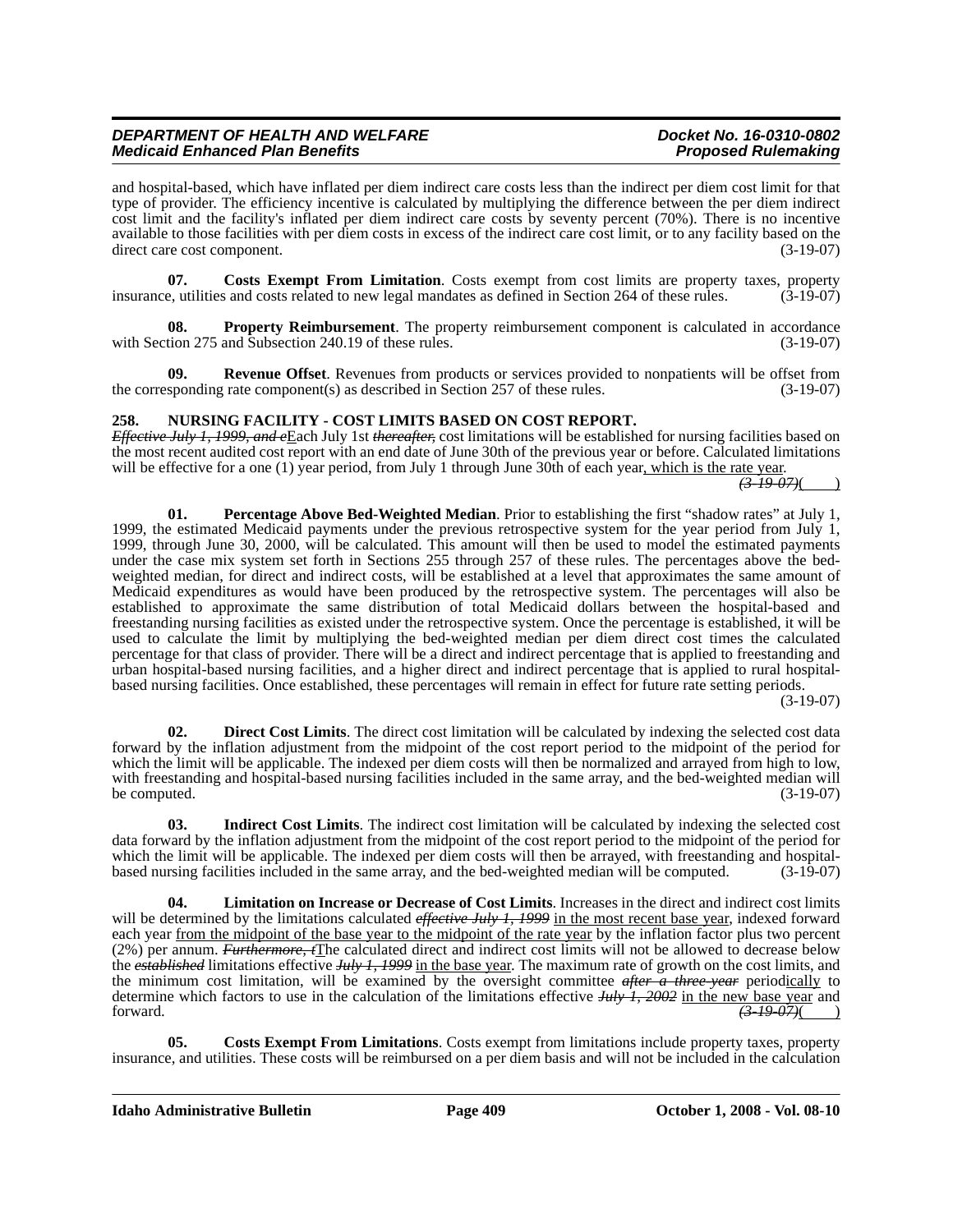## *DEPARTMENT OF HEALTH AND WELFARE Docket No. 16-0310-0802 Medicaid Enhanced Plan Benefits*

of the direct or indirect care component. However, property taxes and property insurance will be subject to minimum<br>occupancy levels as defined in Section 278 of these rules. (3-19-07) occupancy levels as defined in Section 278 of these rules.

# *(BREAK IN CONTINUITY OF SECTIONS)*

#### **261. NURSING FACILITY - TREATMENT OF A CHANGE IN OWNERSHIP.**

New providers resulting from a change in ownership of an existing facility will receive the previous owner's rate until such time as the new owner has a cost report which qualifies for the rate setting criteria established under these rules. If the Department determines that such a facility is operationally or financially unstable, the Department may negotiate a reimbursement rate different than the rate then in effect for the facility.  $\left(3-19-07\right)$ negotiate a reimbursement rate different than the rate then in effect for the facility.

# *(BREAK IN CONTINUITY OF SECTIONS)*

## **263. NURSING FACILITY - DISTRESSED FACILITY.**

**01. Determination**. If the Department determines that a facility *is operationally or financially unstable*, is located in an under-served area, or addresses an under-served need, the Department may negotiate a reimbursement rate different than the rate then in effect for that facility.  $\left(3-19-07\right)$ reimbursement rate different than the rate then in effect for that facility.  $\left(3\text{-}19\text{-}07\right)\left(2\text{-}19\text{-}07\right)$ 

**02. Discretionary Factors**. The fact that a facility may be located in an under-served area or meets an under-served need does not guarantee increased reimbursement. In exercising its discretion to apply a higher rate, the Department will consider the factors as described in Subsections 263.02.a. through 263.02.e. of this rule.

Prudent spending patterns. The facility has exercised prudent spending and cost allocation practices, as evidenced by a thorough and comprehensive review of the facility's accounts by the Department.

**b.** Reasonable attempts to remedy problems. The facility must persuade the Department that it has conscientiously and diligently attempted to cover its costs of care, hire qualified staff and otherwise operate effectively and efficiently, but for causes beyond the facility's reasonable control, it has not been able to do so.

 $($  )

( )

**c.** Facility already receives special rates. When a facility already receives special rates for certain difficulty-of-care patients from the Department, the same costs of care that were used to determine special rates will not be applied toward a determination of distressed facility status, because the special rate meets that need.

**d.** Direct and indirect costs of care apportioned to patient care. The Department reimburses the costs of patient care, and does not pay for indirect costs not associated with patient care. The determination of distressed status will focus on whether the facility's distress stems from patient care costs, or whether the distress arises from expenses unrelated to patient care costs ( )

**e.** Existing cost limits.Under no circumstances may a facility's reimbursement exceed the lower of its actual costs or customary charge to private-pay patients, as required by federal law, subject to the exceptions in federal law. The Department's cost caps can be exceeded through the distressed facility process, but to an amount no greater than the federal upper payment limit.

**03. Annual Review**. Distressed facility payments are assumed to be short-term in nature. Each distressed payment must be re-requested and re-justified for each subsequent fiscal year that the facility desires the distressed facility rate. ( )

**04. Prospective Application**. Distressed facility status will be applied only to facilities that are currently distressed or entering a period of distress. Distressed facility status will not be applied to retroactive rate